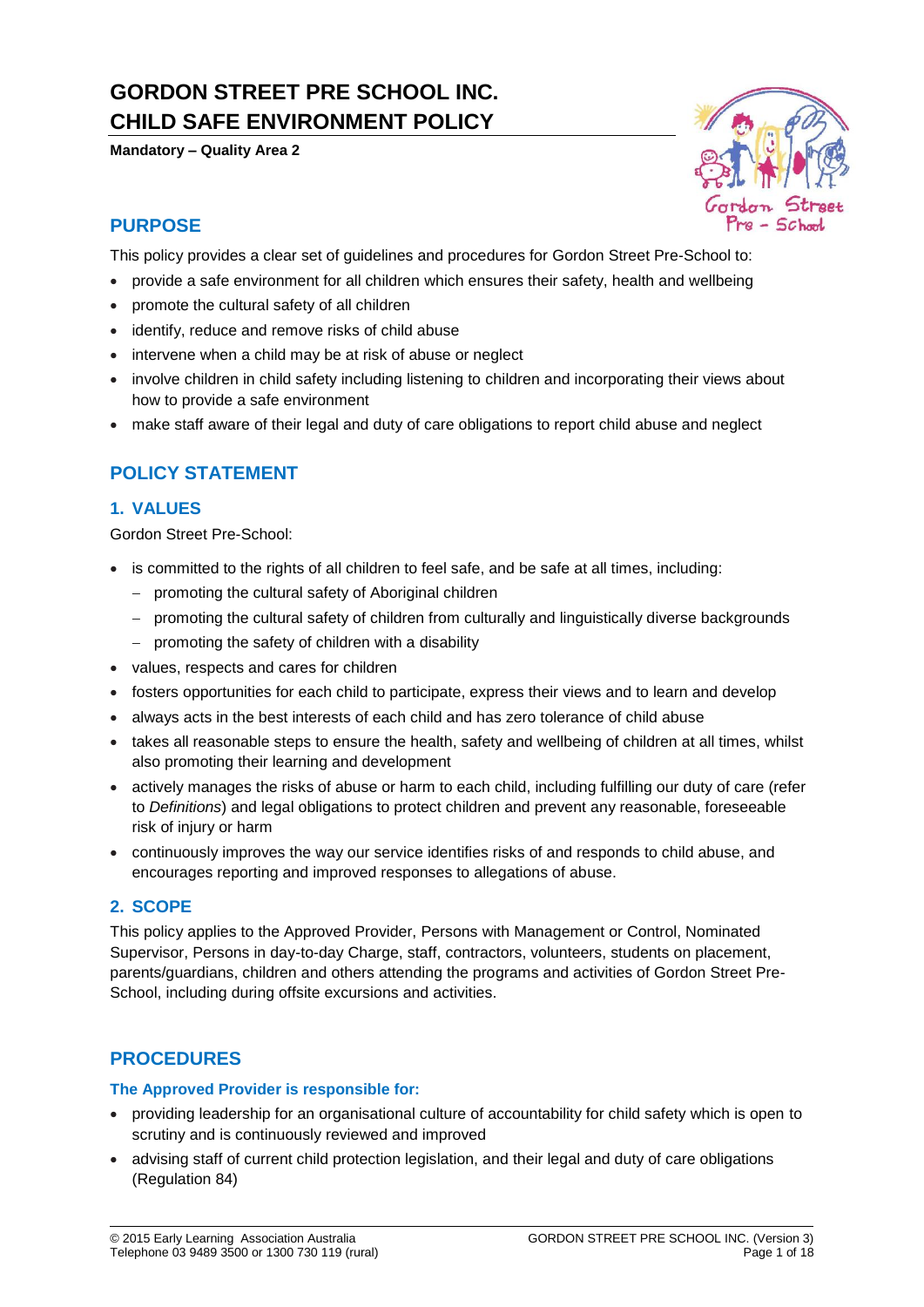- undertaking child safety reviews and developing an action plan in consultation with staff, parents/guardians and children to maintain Child Safe Standards at Gordon Street Pre-School (refer to *Sources*)
- conducting recruitment and induction processes for staff in line with this policy (refer to Attachment 2 – Guidelines for incorporation of child safety into the recruitment and management of staff)
- screening contractors, volunteers and students in line with their roles (refer to Attachment  $3 -$ Guidelines for incorporation of child safety into recruitment and management of contractors, volunteers and students)
- ensuring that contractors, volunteers, students, parents/guardians and other visitors to the service are not left with sole supervision of individual children or groups of children
- ensuring that contact is prevented or responding if it has occurred, when the service has been notified of a court order prohibiting an adult from contacting an enrolled child
- ensuring staff, and where appropriate, contractors, volunteers and students undertake appropriate training on child safety, including recognising the signs and symptoms of child abuse (refer to *Definitions*), knowing how to respond, and understanding responsibilities and processes for reporting (refer to Attachment 4 – Processes for responding to and reporting suspected child abuse)
- ensuring procedures for reporting and responding to suspected child abuse or neglect are promoted across the service and regularly reviewed in partnership with staff and parents/guardians, and where appropriate contractors, volunteers, students and children (refer to Attachment 4: Processes for responding to and reporting suspected child abuse)
- offering support to the child and their family, and to staff in response to concerns or reports relating to the safety, health and wellbeing of a child at Gordon Street Pre-School
- maintaining co-operative relationships with appropriate services and/or professionals (including Orange Door) in the best interests of children and their families
- ensuring processes for responding to and reporting are followed when there are significant concerns for the safety, health or wellbeing of a child at the service (refer to Attachment 4 – Processes for responding to and reporting suspected child abuse)
- notifying DET within 24 hours of a serious incident (refer to *Definitions*) occurring at the service
- notifying DET within 24 hours in writing of becoming aware of a notifiable complaint (refer to *Definitions*) or allegation regarding the safety, health and/or welfare of a child at the service
- notifying the Commission for Children and Young People within 3 business days of becoming aware of a reportable allegation (refer to *Definitions)*
- investigating an allegation (subject to police clearance on criminal matters or matters involving family violence), advising the Commission for Children and Young People who is undertaking the investigation
- managing the risks to children whilst undertaking the investigation
- updating the Commission for Children and Young People within 30 calendar days with detailed information about the reportable allegation and any action
- notifying the Commission for Children and Young People of the investigation findings and any disciplinary action taken (or the reasons no action was taken)
- maintaining confidentiality at all times (refer to *Privacy and Confidentiality Policy*)
- reviewing this policy in consultation with staff, volunteers, parents/guardians, and children
- providing appropriate resources and training to assist staff, contractors, volunteers and students to implement this policy (refer to *Sources*)
- protecting the rights of children and families, and encouraging their participation in decision-making
- keeping staff, contractors, parents/guardian, volunteers and students informed of any relevant changes in legislation and practices in relation to this policy
- ensuring all staff, students, contractors, parents/guardians, volunteers and visitors abide by the *Code of Conduct Policy*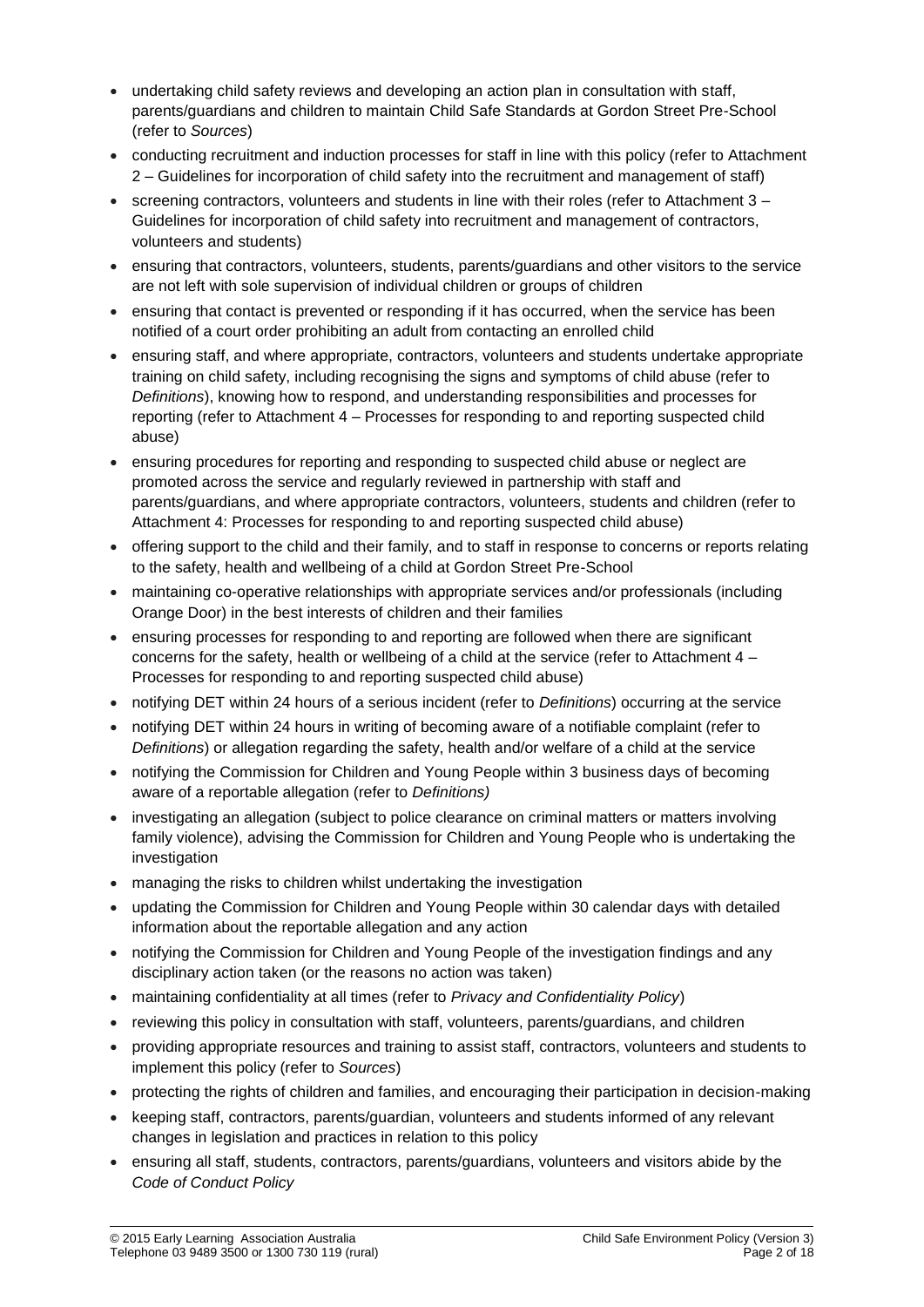• ensuring an explicit statement of Gordon Street Pre-School's commitment to child safety is included in all advertising promotion for the organisation.

## **The Nominated Supervisor is responsible for:**

- keeping up to date and complying with any relevant changes in legislation and practices in relation to this policy
- ensuring continuous improvement in the implementation of the Child Safe Standards in Gordon Street Pre-School promoting an organisational culture of accountability for child safety which is open to scrutiny and is continuously reviewed and improved (refer to *Sources*)
- ensuring the implementation of strategies to prevent child abuse in consultation with the Approved Provider and staff
- providing appropriate resources and training to assist staff, contractors, volunteers and students to implement this policy (refer to *Sources*)
- ensuring processes for responding to and reporting are followed when there are significant concerns for the safety, health or wellbeing of a child at the service (refer to Attachment 4 – Processes for responding to and reporting suspected child abuse)
- notifying the Approved Provider or Person with Management or Control immediately on becoming aware of a concern, complaint or allegation regarding the safety, health and welfare of a child at Gordon Street Pre-School
- offering support to the child and their family, and to educators and staff in response to concerns or reports relating to the safety, health and wellbeing of a child at Gordon Street Pre-School
- making all staff aware of this policy, the Code of Conduct Policy and the Interactions with Children Policy and holding them to account for the behavioural expectations identified.
- implementing and reviewing this policy in consultation with the Approved Provider or Person with Management or Control, educators, staff, contractors and parents/guardians and children
- planning so that no child is left alone (or is out of sight) with a contractor, volunteer, student, parent/guardian or visitor, at the service.

## **All Other Staff are responsible for:**

- fulfilling their legal responsibilities and duty of care to protect children and to keep children safe and to maintain their rights
- keeping up to date and complying with any relevant changes in legislation and practices in relation to this policy
- contributing to an organisational culture of child safety
- identifying the potential for child abuse at Gordon Street Pre-School, and developing and implementing effective prevention strategies in consultation with the Approved Provider and Person with Management or Control and the Nominated Supervisor and Person in day to day Charge
- following processes for responding to and reporting suspected child abuse (Attachment 4: Processes for responding to and reporting suspected child abuse)
- undertaking appropriate training on child protection, including recognising the signs and symptoms of child abuse (refer to *Definitions*), knowing how to respond, and understanding responsibilities and processes for reporting (refer to Attachment 4 – Processes for responding to and reporting suspected child abuse)
- supporting the maintenance of Child Safe Standards in Gordon Street Pre-School in consultation with the Approved Provider and Person with Management or Control and Nominated Supervisor and Person in day to day Charge at the service
- notifying the Nominated Supervisor , Person in day to day Charge, the Approved Provider or the Person with Management or Control immediately on becoming aware of any concerns, complaints or allegations regarding the safety, health and welfare of a child at Gordon Street Pre-School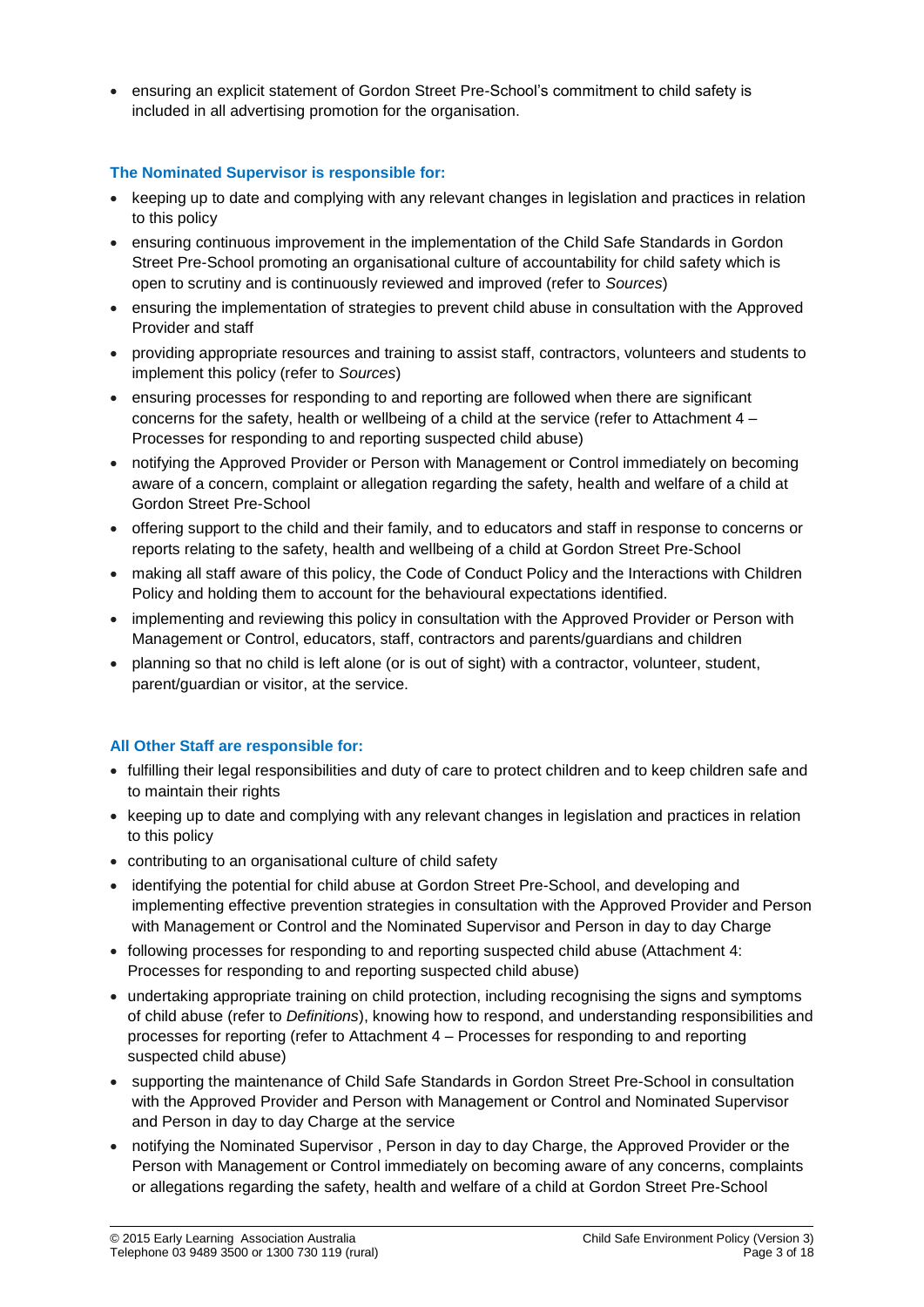- offering support to the child and their family in response to concerns or reports relating to the safety, health and wellbeing of a child at Gordon Street Pre-School
- co-operating with other services and/or professionals (including The Orange Door) in the best interests of children and their families
- informing families of support services available to them (such as The Orange Door), and of the assistance these services can provide
- conducting activities so that no child is left alone (or is out of sight) with a contractor, visitor, volunteer, student or parent/guardian at the service
- following the Gordon Street Pre-School's processes where the service has been notified of a court order prohibiting an adult from contacting an enrolled child
- maintaining confidentiality at all times (refer to *Privacy and Confidentiality Policy*)
- contributing to a review of this policy in consultation with the Approved Provider, Person with Management or Control, Nominated Supervisor and Person in day to day Charge
- educating and empowering children to talk about events and situations that make them feel uncomfortable
- ensuring that children at the service are not subjected to any form of corporal punishment, or any discipline that is unreasonable or excessive in the circumstances
- using appropriate resources and undertaking training to assist with the implementation of this policy (refer to *Sources*)
- abiding by the service's Code of Conduct Policy and Interactions with Children Policy.

## **Parents/guardians are responsible for:**

- reading and complying with this policy
- reporting any concerns, including in relation to potential child abuse, to the appropriate child protection authorities or the police if immediate police attention is required
- abiding by the service's *Code of Conduct.*

**Contactors, volunteers and students, while at the service, are responsible for following this policy and its procedures.**

## **REVIEW**

To assess whether the values and purposes of the policy have been achieved, the Approved Provider or Persons with Management or Control will:

- regularly seek feedback from everyone affected by the policy regarding its effectiveness, particularly in relation to identifying and responding to child safety concerns
- monitor the implementation, compliance, complaints and incidents in relation to this policy
- keep the policy up to date with current legislation, research, policy and best practice
- revise the policy and procedures as part of the service's policy review cycle, or as required
- notify parents/guardians at least 14 days before making any changes to this policy or its procedures (Regulation 172(2)) unless a lesser period is necessary because of a risk.

## **ATTACHMENTS**

- Attachment 1: Background, definitions, sources and service policies
- Attachment 2: Guidelines for incorporation of child safety into recruitment and management of staff
- Attachment 3: Guidelines for incorporation of child safety into recruitment of contractors, volunteers and students
- Attachment 4: Processes for responding to and reporting suspected child abuse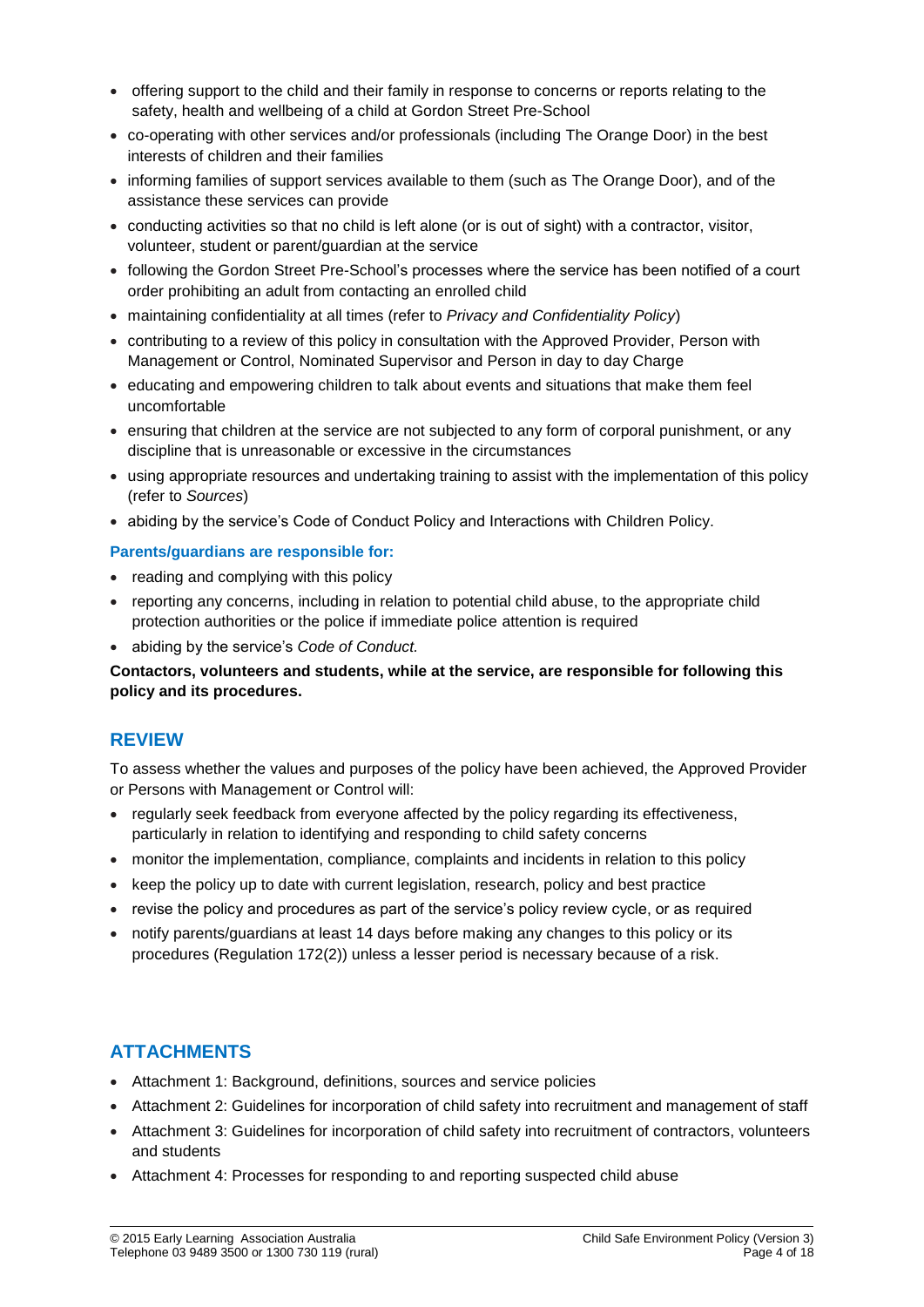## **AUTHORISATION**

This policy was adopted by the Approved Provider of Gordon Street Pre School on 28<sup>th</sup> August 2019.

**REVIEW DATE:** 28<sup>TH</sup> AUGUST 2021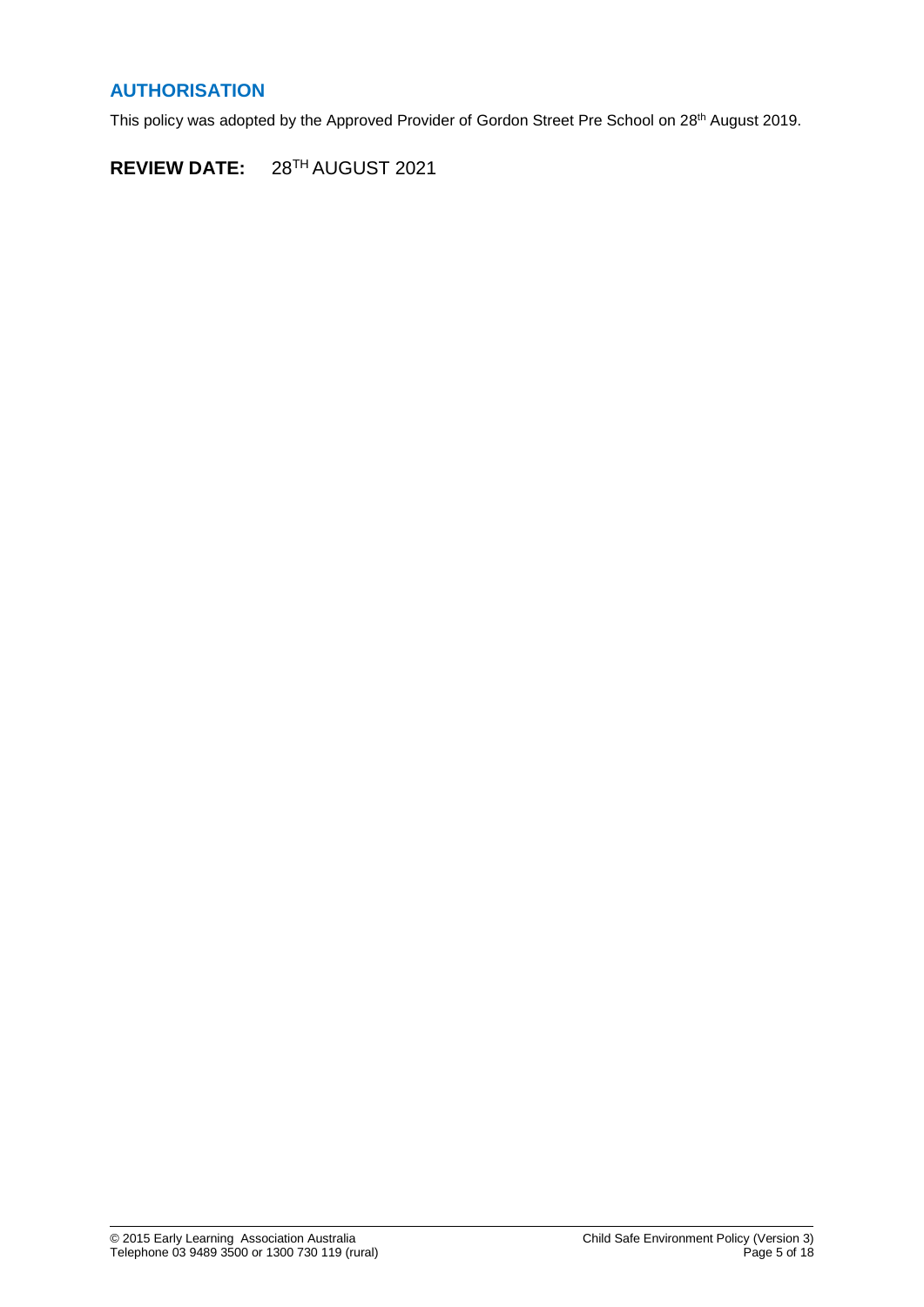## **ATTACHMENT 1: BACKGROUND, DEFINITIONS, SOURCES AND SERVICE POLICIES**

## **BACKGROUND AND LEGISLATION**

## **Background**

Under the *Education and Care Services National Regulations 2011*, the Approved Provider or Person with Management or Control must ensure that all staff are familiar with current policies and procedures with regard to child

safety and protection, including state and territory legislative responsibilities and their obligations under these laws (Regulation 84).

The Approved Provider, Persons with Management Control, Nominated Supervisor, Persons in Dayto-Day Charge, staff, contractors and volunteers of early childhood services have legal and duty of care obligations to protect children under their supervision and care.

Duty of care obligations (refer to *Definitions*) require the Approved Provider, Person with Management or Control, Nominated Supervisor, Persons in Day-to-Day Charge, and staff to take reasonable steps to protect children from injury that is reasonably foreseeable.

In addition, organisations have a duty of care to take reasonable precautions to prevent the abuse of a child by an individual associated with the organisation while the child is under its care, supervision or authority (refer to Organisational duty of care in *Definitions)*.

The duty will relate to individuals associated with an organisation, including but not limited to committee members, employees, volunteers and contractors.

*The Children, Youth and Families Act 2005* provides the legislative basis for the provision of services to vulnerable children, young people and their families, and places children's best interests at the heart of decision-making and service delivery.

Any person who forms a reasonable belief (refer to *Definitions*), that a child is in need of protection may report their concerns to the Child Protection (refer to *Definitions*).

Early childhood teachers are required to be registered with the Victorian Institute of Teaching and are mandatory reporters (refer to *Definitions*). All mandatory reporters must make a report to Victoria Police and/or Child Protection (refer to *Definitions*) as soon as practicable if, during the course of their roles and responsibilities they form a reasonable belief that:

- A child is likely to suffer, or has suffered, significant harm as a result of physical abuse and/or sexual abuse, **and**
- The child's parents have not protected, or are unlikely protect, the child from harm of that type.

Victorian organisations that provide services to children are required under the *Child Safety and Wellbeing Act 2005* to ensure that they implement compulsory minimum Child Safe Standards to protect children from harm. The standards aim to drive continuous improvement in the way services prevent and report child abuse and respond to allegations of child abuse. Standard 2 requires services to have a child safe policy or statement of commitment to child safety.

Three **criminal offences** in the *Crimes Amendment (Protection of Children) Act 2014* protect children from child abuse:

- Failure to disclose: All adults (not just those working with children) have a legal duty to report information about child sexual abuse to Victoria Police. The offence applies to any adult who forms a reasonable belief that a sexual offence has been committed by an adult against a child under 16 and fails to report that information to the Victoria Police.
- Failure to protect: The offence applies to people within organisations who hold positions of authority within an education and care service, such as the Approved Provider, Person with Management or Control, the Nominated Supervisor or the Person in day to day Charge and who know of the substantial risk that another adult associated with the organisation may commit a sex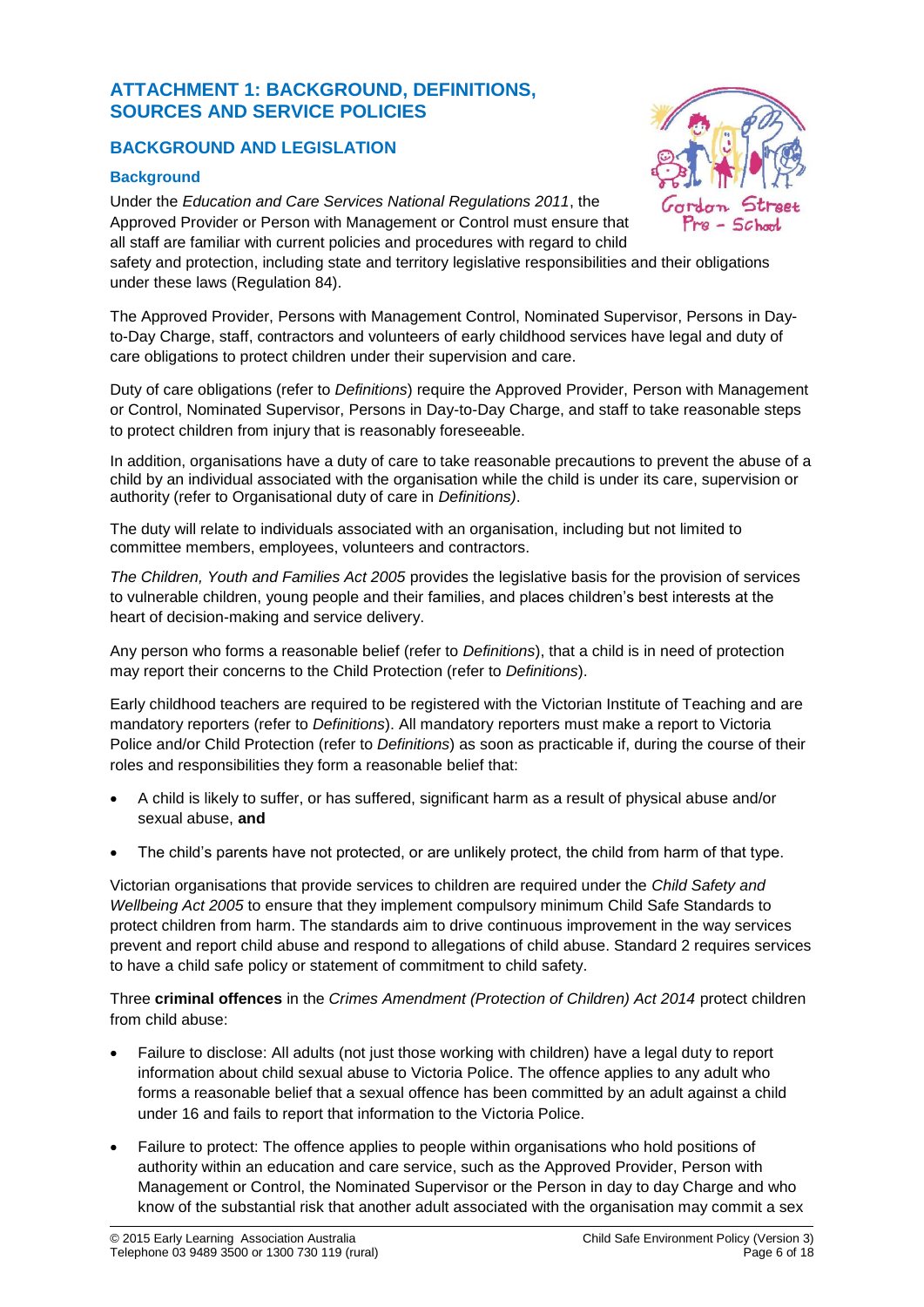offence and they have the power or responsibility to remove or reduce the risk but negligently fail to do so.

• Grooming offence: The offence targets predatory conduct by an adult with the intent of committing child sexual abuse. Conduct may include communication, including online communication, with a child under the age of 16 or their parents.

## **Legislation and standards**

Relevant legislation and standards include but are not limited to: *Children, Youth and Families Act 2005* (Vic) *Child Safety and Wellbeing Act 2005* (Vic) *Charter of Human Rights and Responsibilities Act 2006* (Vic) *Child Safe Standards (Vic) Crimes Amendment (Protection of Children) Act 2014* (Vic) *Education and Care Services National Law Act 2010* (Vic): including but not limited to Sections 165, 166, 167 *Education and Care Services National Regulations 2011* (Vic): including but not limited to Regulations 84, 85, 86, 99, 100, 101, 102, 168(2) (h) *Education Training and Reform Act 2006* (Vic) (As amended in 2014) *Family Law Act 1975* (Cth) *National Quality Standard*, including Quality Area 2: Children's Health and Safety *Reportable Conduct Scheme* administered by the Commission for Children and Young People (Vic) *Working with Children Act 2005* (Vic) *Working with Children Regulations 2006* (Vic) *Wrongs Act 1958* (Vic)

## **DEFINITIONS**

The terms defined in this section relate specifically to this policy. For commonly used terms e.g. Approved Provider, Nominated Supervisor, Regulatory Authority etc. refer to the *General Definitions* section of this manual.

**Abuse:** see Child abuse definition below.

**Child:** A child or young person is a person under 18 years of age.

**Child abuse:** (In the context of this policy) refers to an act or omission by an adult that endangers or impairs a child's physical and/or emotional health or development. Child abuse can be a single incident but often takes place over time. Abuse, neglect and maltreatment (refer to *Definitions*) are generic terms used to describe situations in which a child may need protection. Child abuse includes any and all of the following:

**Physical abuse:** When a child suffers or is likely to suffer significant harm from an injury inflicted by a parent/guardian, caregiver or other adult. The injury may be inflicted intentionally, or be the consequence of physical punishment or the physically aggressive treatment of a child. Physical injury and significant harm to a child can also result from neglect by a parent/guardian, caregiver or other adult. The injury may take the form of bruises, cuts, burns or fractures, poisoning, internal injuries, shaking injuries or strangulation.

**Sexual abuse:** When a person uses power or authority over a child, or inducements such as money or special attention, to involve the child in sexual activity. It includes a wide range of sexual behaviour from inappropriate touching/fondling of a child or exposing a child to pornography, to having sex with a child and grooming with the intent of committing child sexual abuse.

**Emotional and psychological abuse:** When a child's parent or caregiver repeatedly rejects the child or uses threats to frighten the child. This may involve name calling, put downs or continual coldness from the parent or caregiver, to the extent that it significantly damages the child's physical, social, intellectual or emotional development.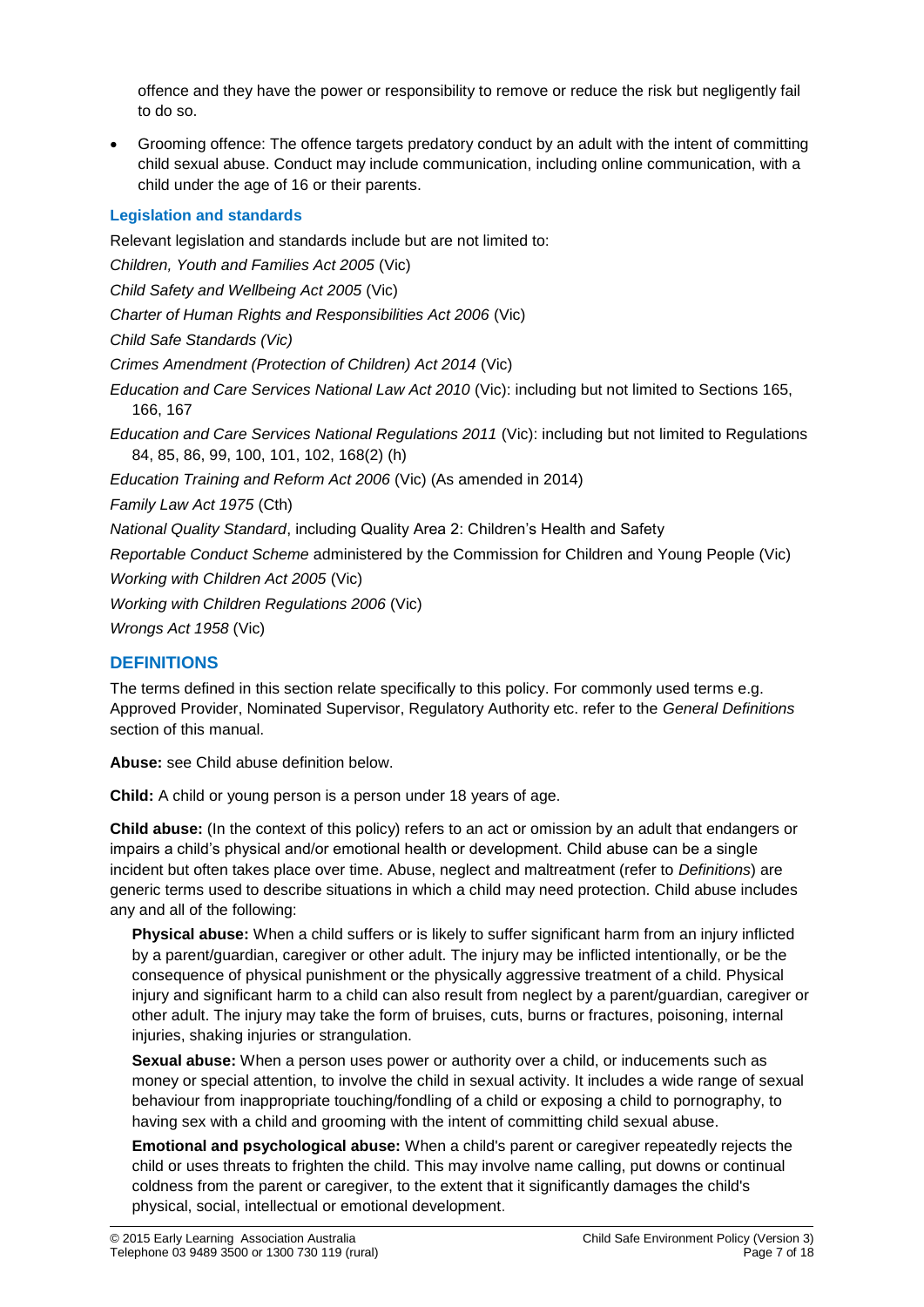**Neglect:** The failure to provide a child with the basic necessities of life, such as food, clothing, shelter, medical attention or supervision, to the extent that the child's health and development is, or is likely to be, significantly harmed.

**Family violence:** When children and young people witness or experience the chronic, repeated domination, coercion, intimidation and victimisation of one person by another through physical, sexual and/or emotional means within intimate relationships. Contrary to popular belief, witnessing episodes of violence between people they love can affect young children as much as if they were the victims of the violence. Children who witness regular acts of violence have greater emotional and behavioural problems than other children.

**Racial, cultural, religious abuse:** Conduct that demonstrates contempt, ridicule, hatred or negativity towards a child because of their race, culture or religion. It may be overt, such as direct racial vilification or discrimination, or covert, such as demonstrating a lack of cultural respect (attitude and values) and awareness (knowledge and understanding) or failing to provide positive images about another culture.

**Bullying:** Repeated verbal, physical, social or psychological behaviour that is harmful and involves the misuse of power by an individual or group towards one or more persons. Bullying occurs when one or more people deliberately and repeatedly upset or hurt another person, damage their property, reputation or social acceptance.

**The Orange Door:** A Victorian community-based intake and referral service linked with Family Services. The Orange Door ensures that vulnerable children, young people and their families are effectively linked to relevant services, including Child Protection.

**Child sex offender:** Someone who sexually abuses children, and who may or may not have prior convictions.

**Child protection:** The term used to describe the whole-of-community approach to the prevention of harm to children. It includes strategic action for early intervention, for the protection of those considered most vulnerable and for responses to all forms of abuse.

**Child protection notification:** A notification to the Child Protection Service by a person who believes that a child is in need of protection.

**Child Protection Service** (also referred to as Child Protection): The statutory child protection service provided by the Victorian Department of Health and Human Services, to protect children and young people at risk of abuse and neglect. This service also works closely with Family Services (including The Orange Door) to support the assessment and engagement of vulnerable children and families in community-based services. **Code of conduct:** A set of rules or practices that establish a standard of behaviour to be followed by individuals and organisations. A code of conduct defines how individuals should behave towards each other and towards other organisations and individuals in the community (refer to *Code of Conduct Policy*).

**Contractor:** A person or company that undertakes a contract to provide materials or labour to perform a service or do a job. Examples include photographer, tradesperson, people contracted to provide an incursion.

**Disclosure:** (In the context of this policy) refers to a statement that a child or young person makes to another person that describes or reveals abuse.

**Duty of care:** A common law concept that refers to the responsibilities of organisations and staff to provide people with an adequate level of protection against harm and all reasonable foreseeable risk of injury. In the context of this policy, duty of care refers to the responsibility of education and care services and their staff to provide children with an adequate level of care and protection against foreseeable harm and injury.

**Maltreatment:** (In the context of this policy) refers to physical and/or emotional mistreatment, and/or lack of care of the child. Examples include sexual abuse, the witnessing of family violence and any non-accidental injury to a child.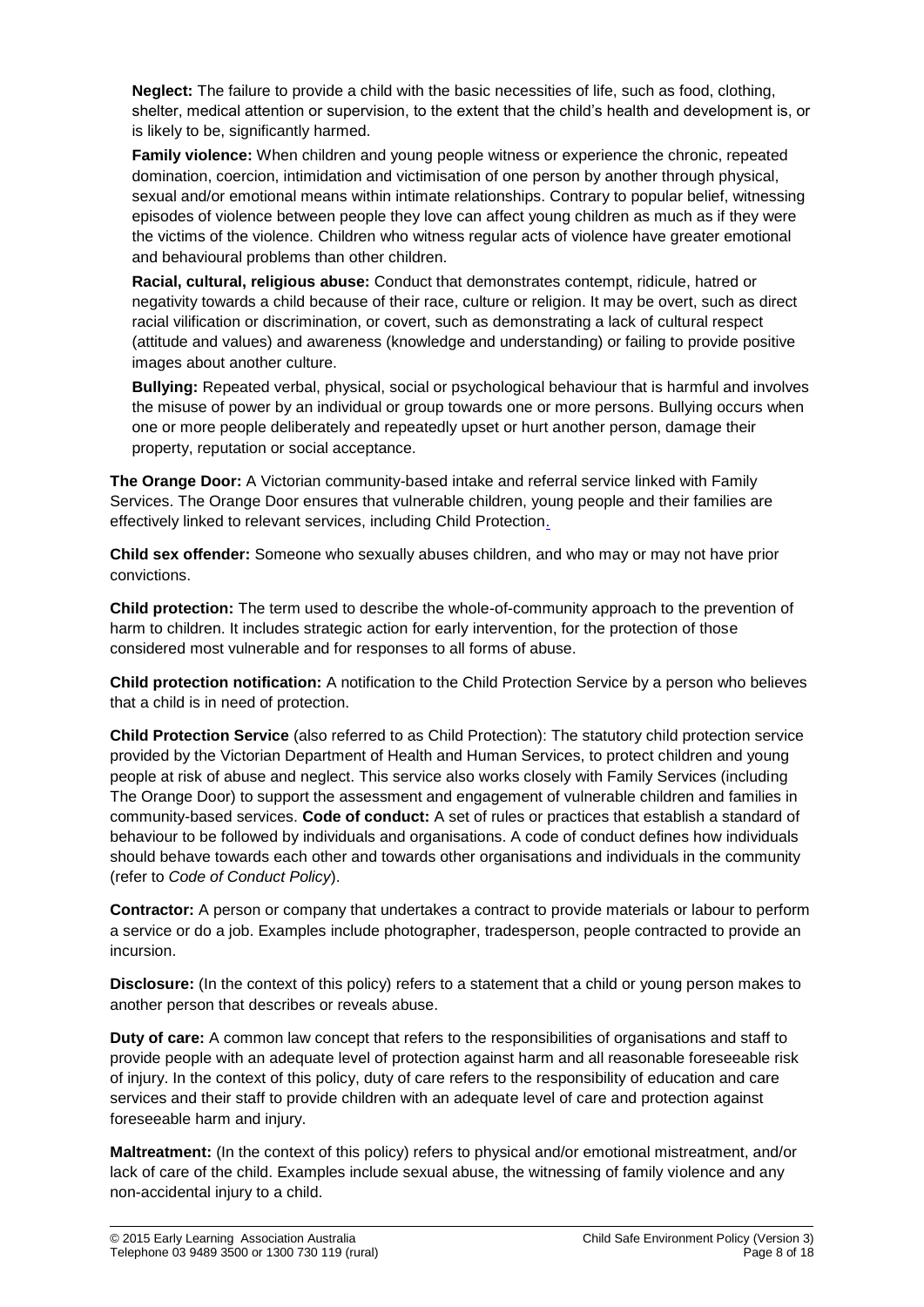**Mandatory reporting:** The legal obligation of certain professionals and community members to report when they believe, on reasonable grounds, that a child is in need of protection from harm.

A broad range of professional groups are identified in the *Children, Youth and Families Act 2005* as 'mandatory reporters'. From 30 September 2015 this list includes VIT registered early childhood teachers. Mandated staff members must make a report to Victoria Police and/or Child Protection as soon as is practicable if, during the course of acting out their professional roles and responsibilities, they form a belief on reasonable grounds (refer to *Definitions)* that:

- a child has suffered, or is likely to suffer, significant harm as a result of physical and/or sexual abuse (refer to *Definitions)* **and**
- the child's parents/guardians have not protected, or are unlikely to protect, the child from harm of that type.

Mandatory reporters must also follow processes for responding to incidents, disclosures or suspicions of child abuse to fulfil all their legal obligations (refer to Attachment 4: Processes for responding to and reporting suspected child abuse).

**Neglect**: see Child abuse definition above.

**Negligence:** Doing, or failing to do something that a reasonable person would, or would not do in a certain situation, and which causes another person damage, injury or loss as a result.

**Notifiable complaint:** A complaint that alleges a breach of the Act or Regulation, or alleges that the safety, health or wellbeing of a child at the service may have been compromised. Any complaint of this nature must be reported by the Approved Provider to the secretary of DET within 24 hours of the complaint being made (Section 174(2) (b), Regulation 176(2) (b)).

Written notification of complaints must be submitted via the ACECQA portal [National Quality Agenda](https://public.nqaits.acecqa.gov.au/Pages/Landing.aspx)  [\(NQA\) IT System](https://public.nqaits.acecqa.gov.au/Pages/Landing.aspx). If the Approved Provider is unsure whether the matter is a notifiable complaint, it is good practice to contact DET for confirmation.

**Organisational duty of care:** The statutory duty organisations have to take reasonable precautions to prevent sexual and/or physical abuse of a child.

**Offender:** A person who mistreats and/or harms a child or young person.

**Perpetrator:** A person who mistreats and/or harms a child or young person.

**Reasonable belief/reasonable grounds:** A person may form a belief on reasonable grounds that a child or young person is in need of protection after becoming aware that the child or young person's safety, health or wellbeing is at risk and the child's parents/guardians are unwilling or unable to protect them. There may be reasonable grounds for forming such a belief if:

- a child or young person states that they have been physically or sexually abused
- a child or young person states that they know someone who has been physically or sexually abused (sometimes the child may be referring to themselves)
- someone who knows the child or young person states that the child or young person has been physically or sexually abused
- a child shows signs of being physically or sexually abused
- the person is aware of persistent family violence or parental substance misuse, psychiatric illness or intellectual disability or other factors that are impacting on the child or young person's safety, stability or development
- the person observes signs or indicators of abuse, including non-accidental or unexplained injury, persistent neglect, poor care or lack of appropriate supervision
- a child's/young person's actions or behaviour may place them at risk of significant harm and the parents/guardians are unwilling or unable to protect the child.

**Reportable allegation:** any allegation that an employee, volunteer or student has committed child abuse (refer to *Definitions*)

**Serious incident:** A serious incident (regulation 12) is defined as any of the following: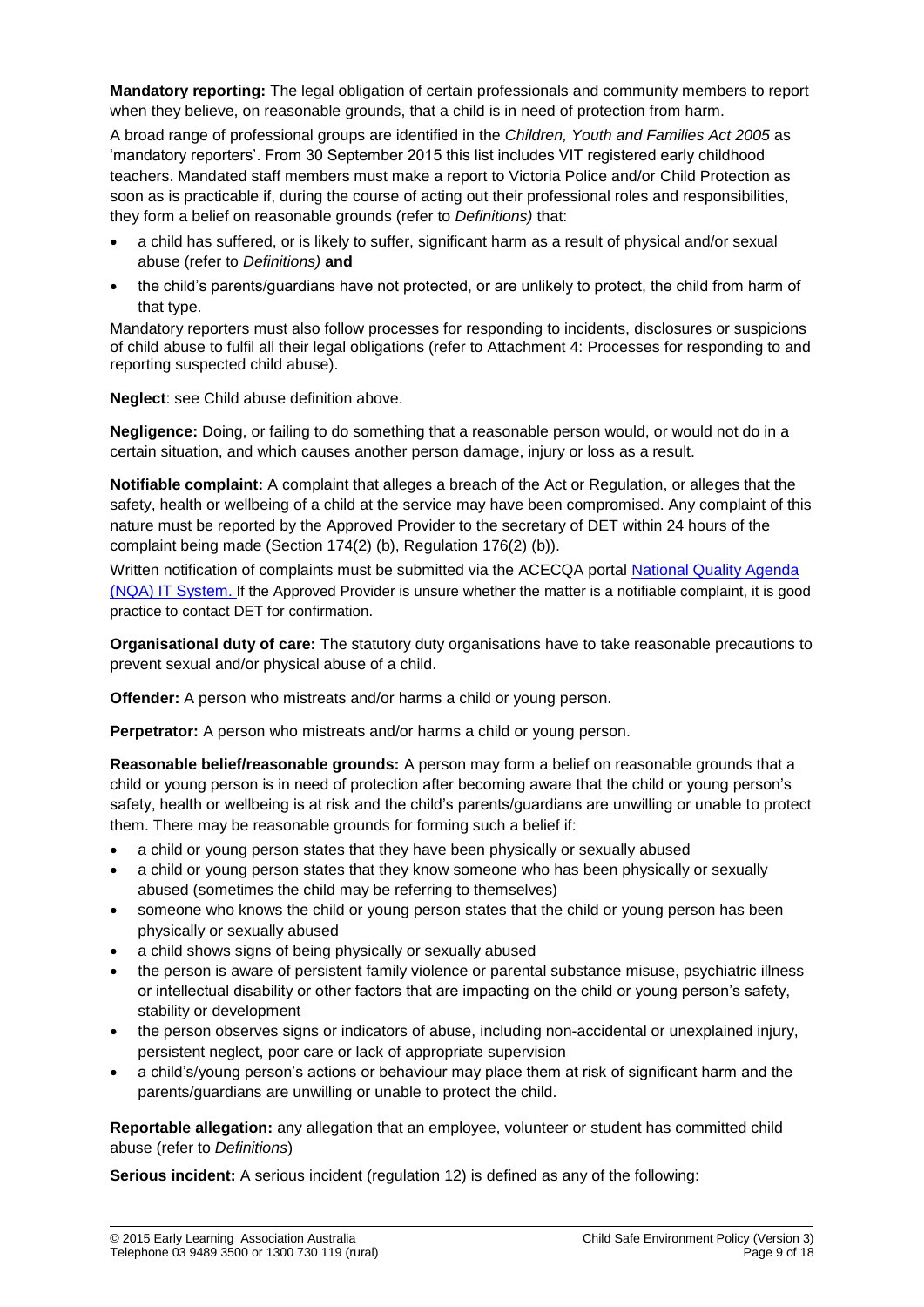- the death of a child while being educated and cared for at the service or following an incident at the service
- any incident involving serious injury or trauma while the child is being educated and cared for, which
	- a reasonable person would consider required urgent medical attention from a registered medical practitioner; or
	- the child attended or ought reasonably to have attended a hospital e.g. a broken limb\*
- any incident involving serious illness of a child while that child is being educated and cared for by a service for which the child attended, or ought reasonably to have attended, a hospital e.g. severe asthma attack, seizure or anaphylaxis\*.
- \*NOTE: In some cases (for example rural and remote locations) a General Practitioner conducts consultation from the hospital site. Only treatment related to serious injury or illness or trauma are required to be notified, not other health matters.
- any emergency for which emergency services attended. NOTE: This means an incident, situation or event where there is an imminent or severe risk to the health, safety or wellbeing of a person/s at an education and care service. It does not mean an incident where emergency services attended as a precaution.
- a child appears to be missing or cannot be accounted for at the service
- a child appears to have been taken or removed from the service in a manner that contravenes the National Regulations
- a child was mistakenly locked in or out of the service premises or any part of the premises.

Examples of serious incidents include amputation (e.g. removal of fingers), anaphylactic reaction requiring hospitalisation, asthma requiring hospitalisation, broken bone/fractures, bronchiolitis, burns, diarrhoea requiring hospitalisation, epileptic seizures, head injuries, measles, meningococcal infection, sexual assault, witnessing violence or a frightening event.

If the approved provider is not aware that the incident was serious until sometime after the incident, they must notify the regulatory authority within 24 hours of becoming aware that the incident was serious.

Notifications of serious incidents should be made through the NQA IT System portal [\(www.acecqa.gov.au\)](http://www.acecqa.gov.au/). If this is not practicable, the notification can be made initially in whatever way is best in the circumstances.

**Volunteer:** Parent/guardian, family member or community member who attends the service to assist the service in some capacity.

**Young person:** In Victoria, under the *Children, Youth and Families Act 2005*, a child or young person is a person under 18 years of age.

## **SOURCES AND RELATED POLICIES**

#### **Sources**

Australian Human Rights Commission: [www.humanrights.gov.au](https://www.humanrights.gov.au/) Betrayal of Trust Implementation: [www.justice.vic.gov.au](http://www.justice.vic.gov.au/) Better Health Channel: [www.betterhealth.vic.gov.au](http://www.betterhealth.vic.gov.au/) *Charter of Human Rights and Responsibilities Act 2006* (Vic): [www.legislation.vic.gov.au](file://///kpv-sbs/data/BD&G/Communications/Publications/Policy%20Works/2018%20Final%20PolicyWorks/www.legislation.vic.gov.au) *Choose With Care: Child Protection* – an information and training program: [www.childwise.net](http://www.childwise.net/) Commission for Children and Young People (CCYP): <https://ccyp.vic.gov.au/> National Children's Commissioner: [www.humanrights.gov.au](http://www.humanrights.gov.au/) Department of Education and Training's Protect Portal: [www.education.vic.gov.au](http://www.education.vic.gov.au/Pages/default.aspx)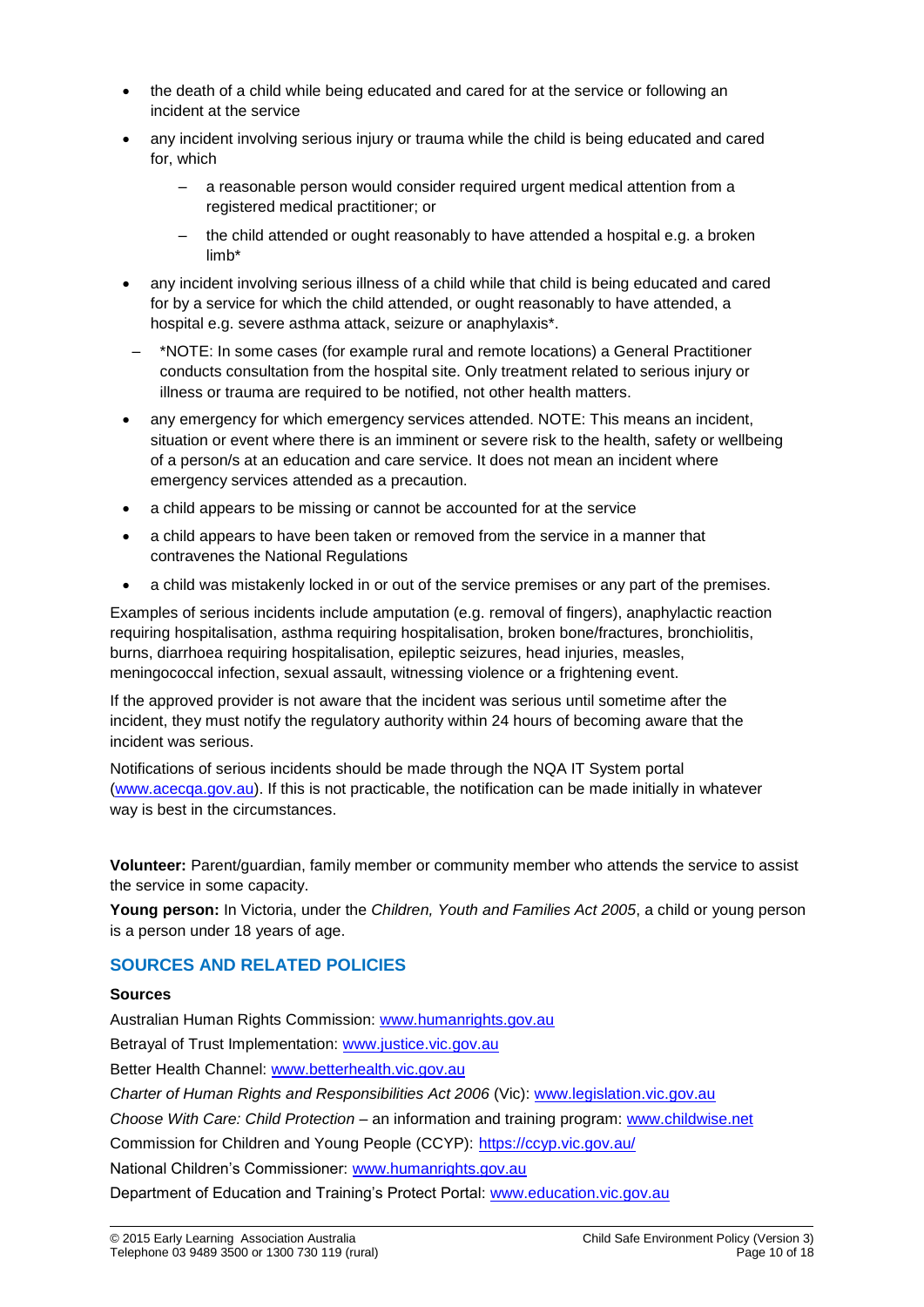Safe Supportive Schools Community Working Group: <https://bullyingnoway.gov.au/> Service Agreement Information Kit for Funded Organisations: <https://fac.dhhs.vic.gov.au/service-agreement-information-kit> The United Nations Convention on the Rights of the Child: [www.unicef.org](https://www.unicef.org/) Victorian Institute of Teaching: [www.vit.vic.edu.au](http://www.vit.vic.edu.au/) Working with Children (WWC) Check: [www.workingwithchildren.vic.gov.au](https://www.workingwithchildren.vic.gov.au/) **Service policies** *Acceptance and Refusal of Authorisations Policy*

*Code of Conduct Policy Complaints and Grievances Policy Delivery and Collection of Children Policy Incident, Injury, Trauma and Illness Policy Inclusion and Equity Policy Interactions with Children Policy Participation of Volunteers and Students Policy Privacy and Confidentiality Policy Staffing Policy Supervision of Children Policy*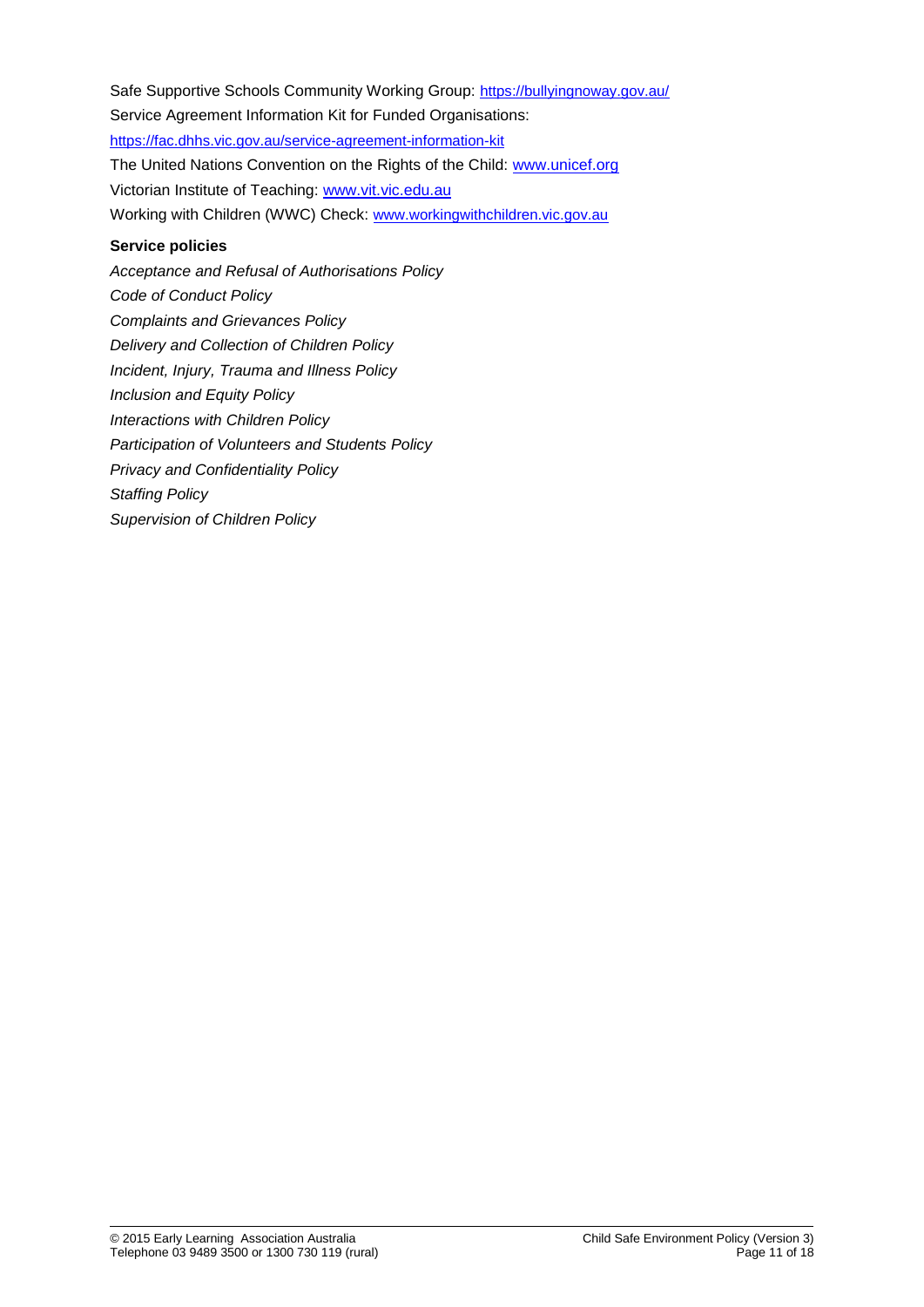## **ATTACHMENT 2 Guidelines for incorporation of child safety into the recruitment and management of staff**



The following guidelines and processes for the incorporation of child safety into the recruitment and management of staff demonstrate [Service Name]s commitment to maximising the safety of children and deterring unsuitable and inappropriate persons from attempting to work at our service.

## **Preparation for recruitment**

- Include a statement of Gordon Street Pre-School's commitment to maintaining a child safe environment in the job description
- Job description clearly outlines responsibilities and accountability
- Job advertisements clearly state our commitment to child safety
- Include requirement for a current Working with Children Check (WWC) or Victorian Institute of Teaching registration
- The template letter of offer includes a statement about what is expected of the staff member in terms of commitment and responsibilities for child safety.

## **Selection process**

- At least three people are on the interview panel including, where possible, a gender mix and a person external to the service or someone with human resource/interviewing experience
- Questions are behaviour-based and ask the interviewee to provide examples of their past behaviour in specific situations relevant to the job being applied for
- Questions regarding relationships with children are values-based and include a consideration of issues such as professional boundaries, resilience and motivation, teamwork, accountability and ethics
- Questions are based on key selection criteria
- More detail is asked for when answers seem incomplete
- Confirm identity by sighting (and taking a copy of) a driver's licence or a passport
- Verify qualifications and, where relevant, Working with Children Check or Victorian Institute of Teaching registration
- Thorough reference checks:
	- − at least two referees are contacted (including the current or most recent employer or direct line manager) in person or via telephone
	- − all referees must have observed the applicant working with children first-hand
	- − referees are asked about the candidate's past behaviour including relationships with children, professional boundaries, resilience and motivation, teamwork, accountability and ethics.
- Orientation and induction covers information about values, attitudes, expectations and workplace practices in relation to maintaining a child safe environment
- Information provided to the new staff member on commencing work at the service includes *Child Safe Environment Policy*, *Code of Conduct Policy*, *Complaints and Grievances Policy* and *Staffing Policy*
- Regular meetings are held between staff members and the Approved Provider or the Person with Management or Control
- A mentoring or buddy system for staff members is in place
- Training and education with regard to child safety and child protection is provided for all staff
- Resources and support are provided for all staff to ensure a child safe environment.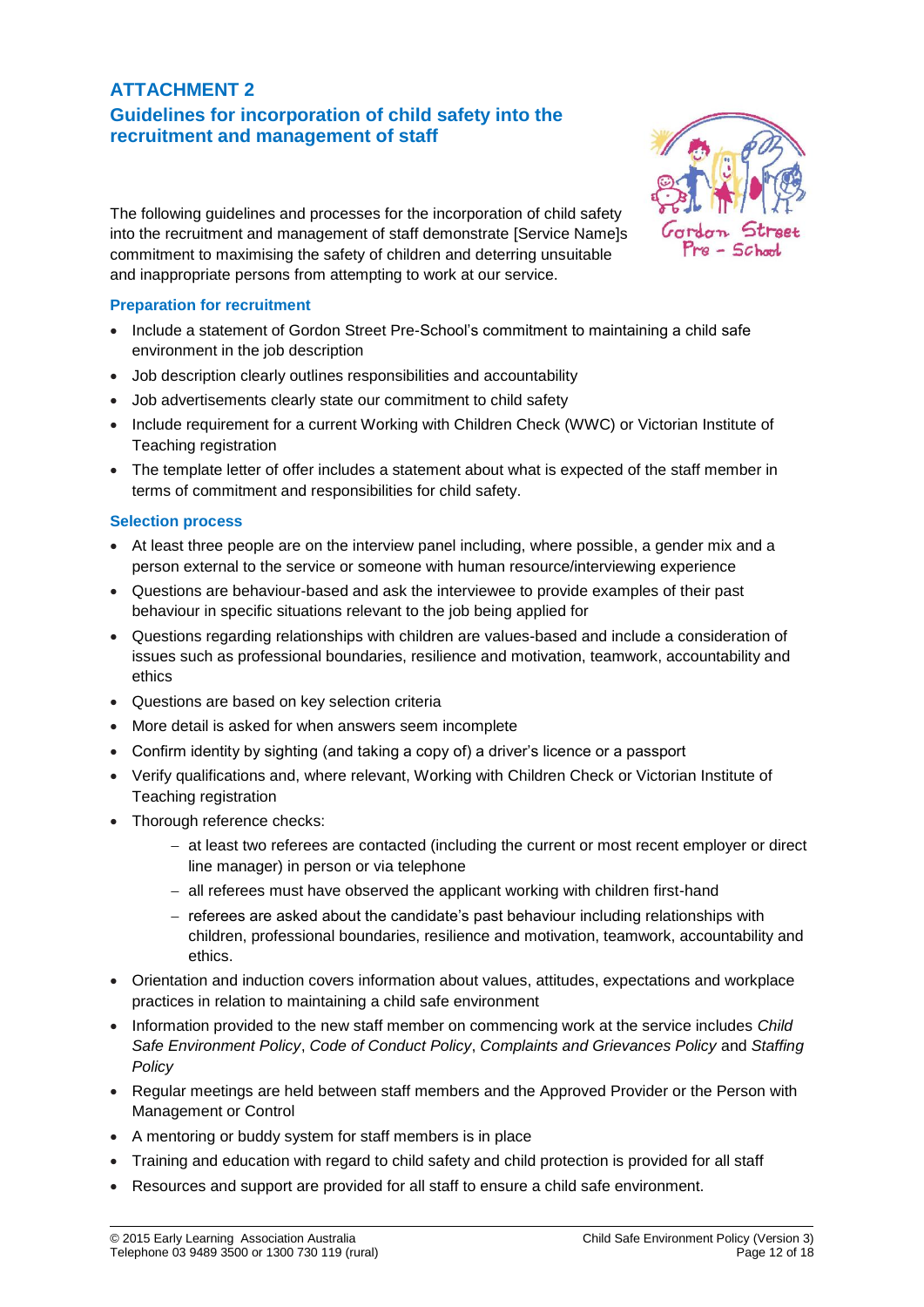#### **Ongoing Management**

- Regular meetings are held between staff and the Approved Provider or Person with Management or Control and child safety is a regular item on the agenda
- Provide supervision to ensure clear expectations about the role, adequate support as well as on-the-job monitoring of their performance
- Performance reviews consider the staff member's contribution to creating a child safe environment
- Regular training and education with regard to child safety, child protection and inclusive practices is provided for all staff
- Resources and support are provided for all staff to ensure a child safe environment
- Have a process to ensure that the registration of all early childhood teachers with Victorian Institute of Training remains current
- Maintain a register of all staff with a WWC card and regularly check the status of the WWC cards of all staff to ensure that no one has been given a Negative Notice or had their card revoked or suspended or that it has expired

Develop processes to deal with a staff member who is given a Negative Notice including ensuring that they do not do any child-related work.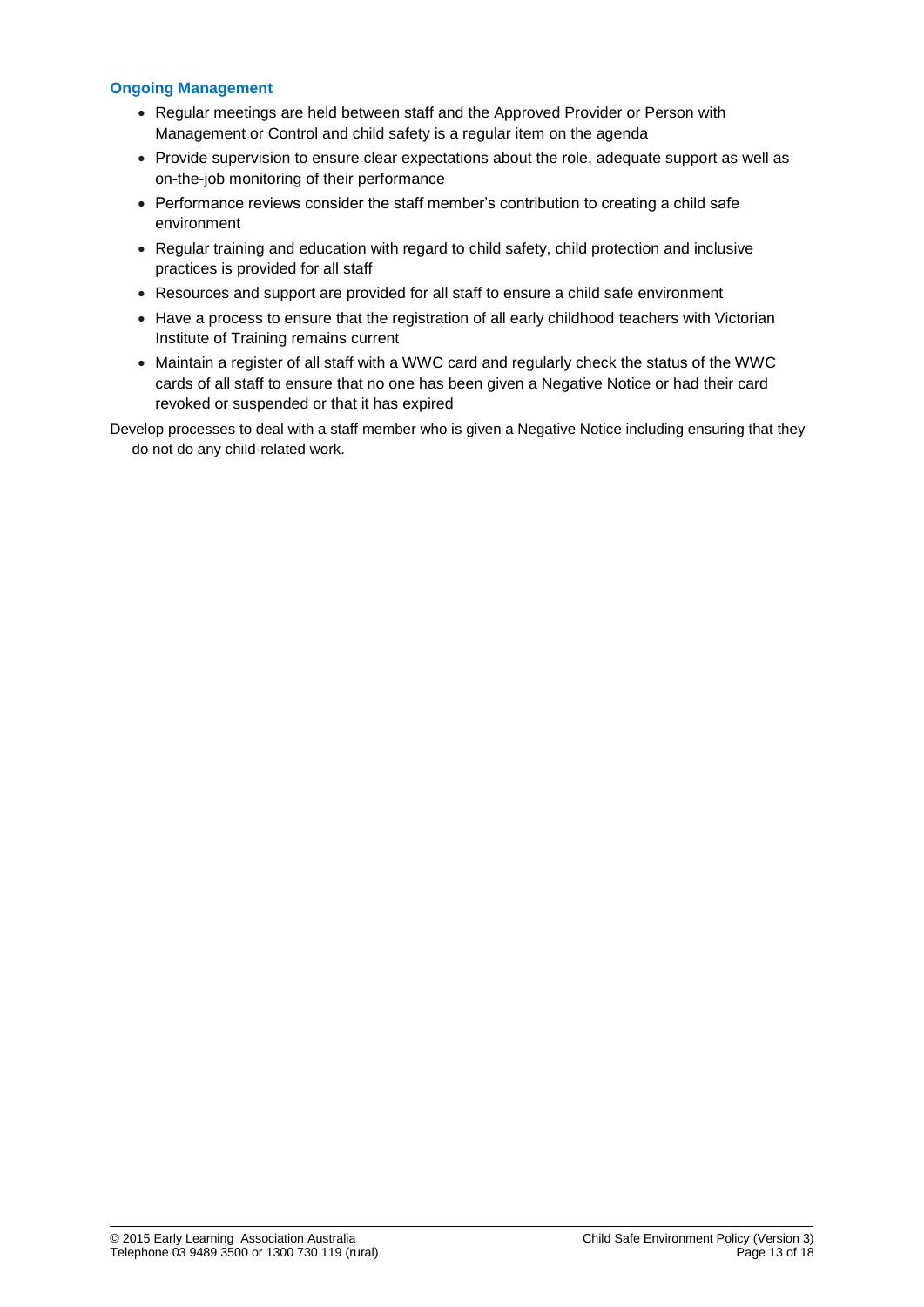## **ATTACHMENT 3 Guidelines for incorporation of child safety into the recruitment and management of contractors, volunteers**



**and students**

The following guidelines and processes for the recruitment and management of contractors (refer to *Definitions*), volunteers (refer to *Definitions*) and students demonstrates Gordon Street Pre-School's commitment to maximising the safety of children and deterring unsuitable and inappropriate persons from attempting to work, volunteer or be on student placement at our service.

- Assess the nature of the work or task being undertaken by contractors, volunteers and students to determine whether a position description is required
- Consider whether a screening or recruitment process is relevant to the role and the risks to children
- Ensure a valid Working With Children Check or an exemption applies for people engaged in 'direct contact' in child-related work, including physical contact, face to face contact, oral, written or electronic communication.
- Inform contractors, volunteers and students of policies relevant to their role as part of their orientation to the service
- Provide supervision to ensure clear expectations about the role and responsibilities
- Do not leave contractors, volunteers or students (or visitors) alone with children
- Have conversations about child safety and wellbeing and how the service maintains and responds to issues of safety with contractors, volunteers and students.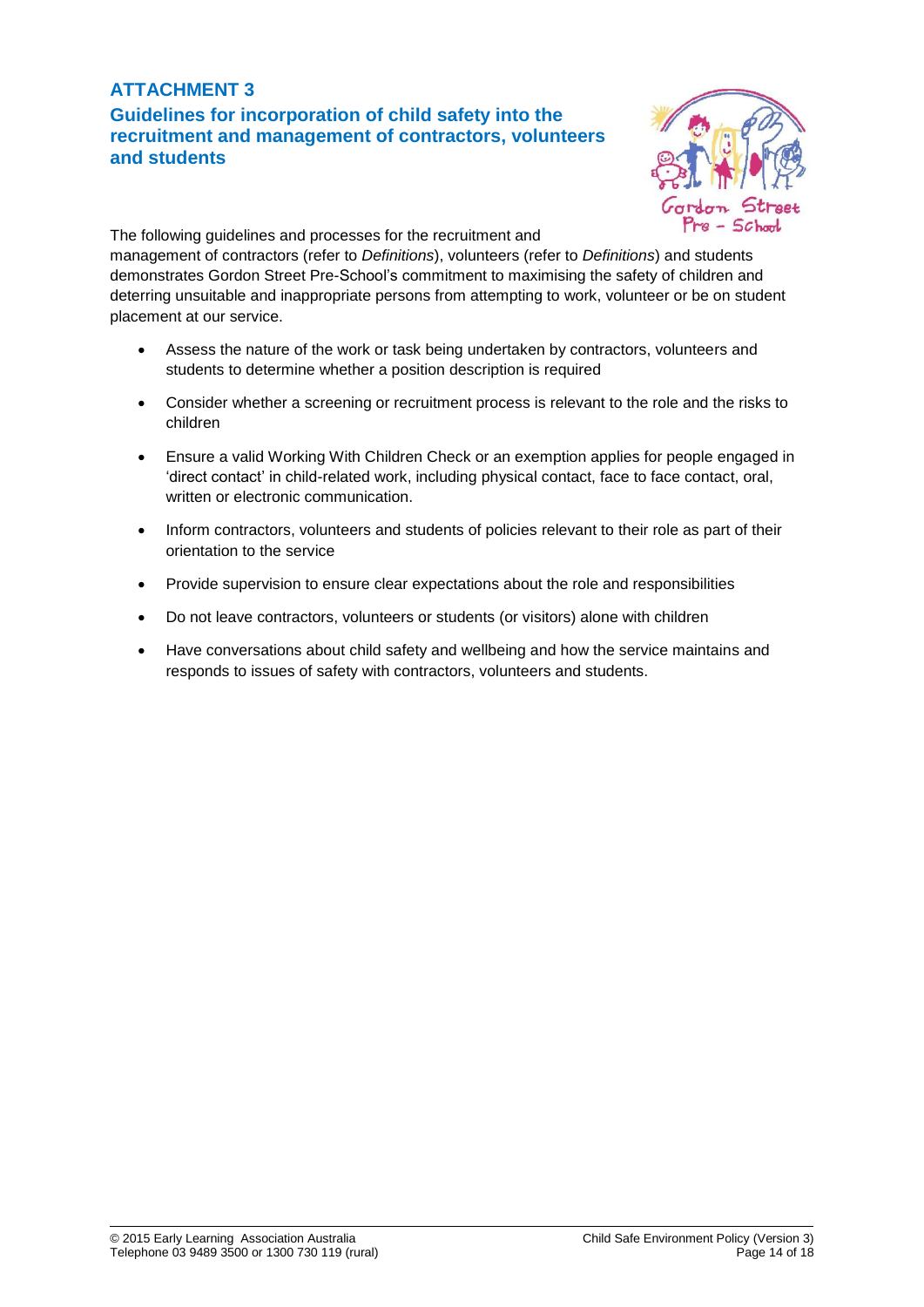## **ATTACHMENT 4 Processes for responding to and reporting suspected child abuse**



#### **Overview**

- The Approved Provider or staff **must act** when they form a reasonable belief or have a suspicion that a child has been, or is at risk of being abused.
- Staff **must seek advice** from the Approved Provider or Person with Management or Control or DHHS Child Protection, The Orange Door and/or Victoria Police if they are uncertain about whether they have sufficient grounds to form a reasonable belief.
- If staff hold a reasonable belief that a child has been or is at risk of being abused, regardless of the advice of the Approved Provider or Person with Management or Control, or any other staff member, they must **still** make a report to Child Protection and/or Victoria Police.
- The steps outlined in the Department of Education and Training's flowchart: *Four critical actions for early childhood services: Responding to Incidents, Disclosures and Suspicions of Child Abuse,*  provides a summary of the critical actions which are to be followed: [www.education.vic.gov.au](http://www.education.vic.gov.au/Pages/default.aspx)
- Records are kept about all child safety concerns or complaints. These records contain comprehensive descriptions of incidents/ issues of concern and provide evidence for actions taken, including reports made to statutory authorities or professional bodies and follow-up actions to be completed. The records are stored in accordance with the service's Privacy and Confidentiality Policy.
- Privacy is maintained, and information is only disclosed on a need-to-know basis.
- Permission is not required from parents/guardians of a child to make a report where abuse is suspected.

## **Managing a disclosure**

It is very important to validate a child's disclosure, by listening to the child, taking them seriously and responding and acting on the disclosure by implementing the Gordon Street Pre-School's reporting procedures.

Strategies include:

- Let the child talk about their concerns in their own time and in their own words
- Give them your full attention, the time and a quiet space in which to do this and be a supportive and reassuring listener
- Remain calm and use a neutral non-judgmental tone
- Comfort the child if they are distressed
- Record the child's disclosure using the child's words.
- Tell the child that telling you is the right thing to do and that what has happened is not their fault
- Let them know that you will act on this information and that you will need to let other people know so that they can help the child
- It is the role of DHHS Child Protection and Victoria Police to investigate. DO NOT taking any steps to investigate. Avoid asking investigative or invasive questions which may cause the child to withdraw and may interfere with an investigation. Avoid going over information repeatedly.

## **Reporting to authorities**

- If a child is in immediate danger ensure their safety and call emergency services on 000 for urgent medical and/or police assistance.
- If there is a suspicion of sexual abuse of a child (including grooming) contact Victoria Police.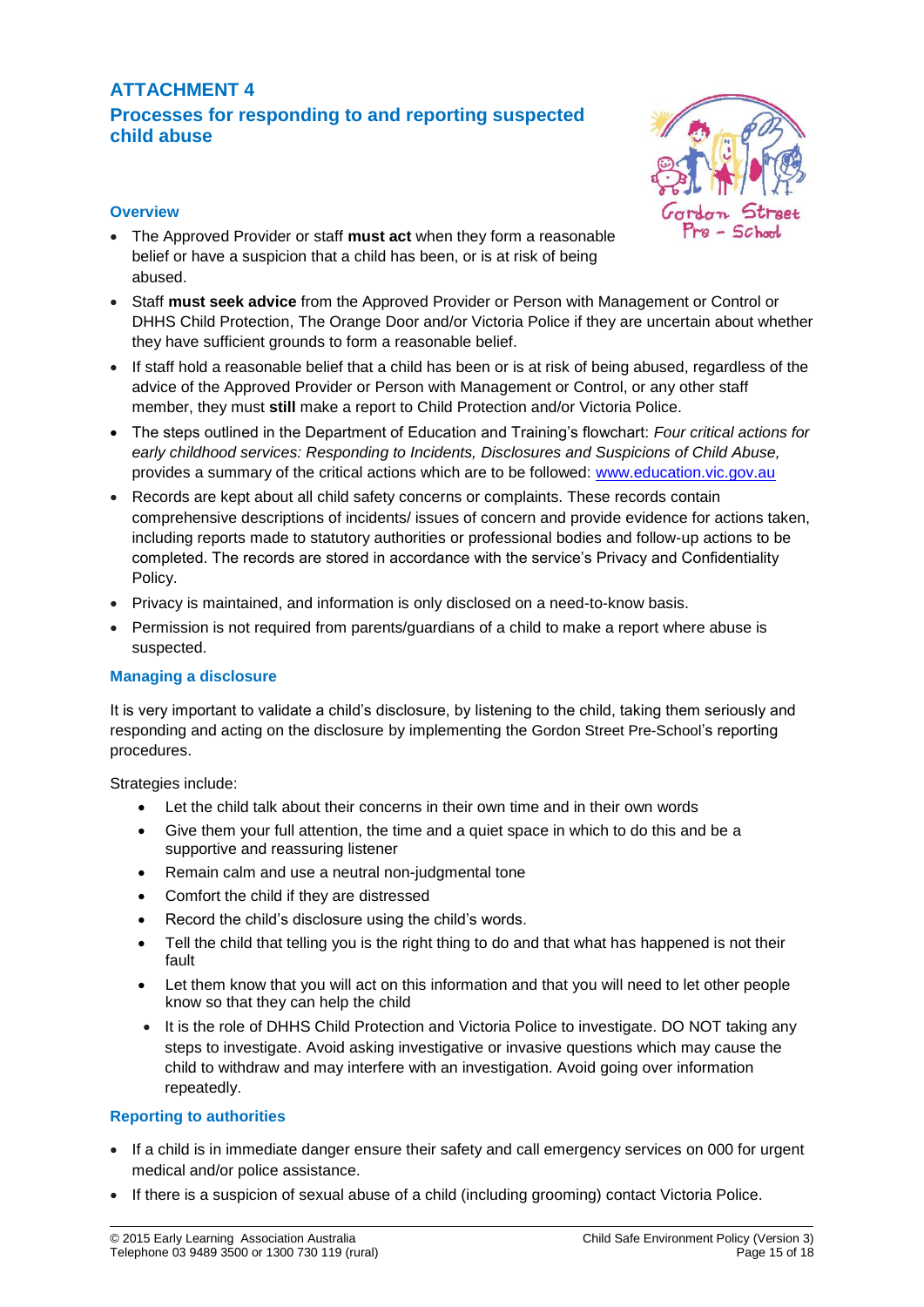- If there is an allegation of abuse by a proprietor, staff member, contractor, volunteer, student or visitor within the service, the matter must be immediately reported directly to Victoria Police.
- To report concerns about the immediate safety of a child within their family or the community, call the nearest DHHS office in your region during business hours or after hours the Child Protection Crisis Line on 13 12 78 (24 hours, 7 days a week and toll free within Victoria). Note: this is an emergency service for weekends and after hours only, and cases reported to the Child Protection Crisis Line will be referred to the relevant DHHS office on the following working day
- Provide the following information:
	- − the child's name, age and address
	- − the reason for believing that the injury or behaviour is the result of abuse or neglect
	- − an assessment of immediate danger to the child/ren (the person making the report may be questioned regarding knowledge of the current location of the alleged abuser/s)
	- − a description of the injury or behaviour observed
	- − the current location of the child
	- − knowledge of other services that support or are involved with the family
	- − any other information about the family
	- − any specific details that will help the child, such as cultural background, need for an interpreter or disability support requirements.
- A notification should be made, even if the notifier does not have all the necessary information.

There are two types of notifications to be made in relation to significant concerns for the safety or wellbeing of a child: a referral to The Orange Door (Family Services) or a report to Child Protection (see below).

- Staff must notify the Approved Provider or Person with Management or Control of all incidents, suspicions and disclosures of child abuse
- The Approved Provider or Person with Management or Control must notify DET (through the NQA IT System portal [\(www.acecqa.gov.au\)](http://www.acecqa.gov.au/)) of any circumstance arising at the service that poses a risk to the health, safety or wellbeing of a child or children attending the service (Regulation 175 (2) (c) including:
	- − occurrences of sexualised play between children
	- − where children are being or may be at risk of being subjected to physical, emotional or sexual abuse including instances where children are observed displaying concerning behaviour that may indicate they are being subject to abuse
- Report to the Commission for Children and Young People in line with the requirements of the Reportable Conduct Scheme (see below).

## **Making a referral to The Orange Door**

A referral to **The Orange Door** should be considered if, after taking into account the available information, the Approved Provider/staff member has significant concerns for a child's wellbeing and the child is not in immediate need of protection. This may include circumstances when there are:

- significant parenting problems that may be affecting the child's development
- family conflict, including family breakdown
- families under pressure, due to a family member's physical or mental illness, substance misuse, disability or bereavement
- young, isolated and/or unsupported families
- families experiencing significant social or economic disadvantage that may adversely impact on a child's care or development.

The Orange Door provides a consolidated intake service to Family Services within sub-regional catchments. The Orange Door ensures that vulnerable children, young people and their families are linked effectively into relevant services, and this may be the best way to connect children, young people and their families with the services they need.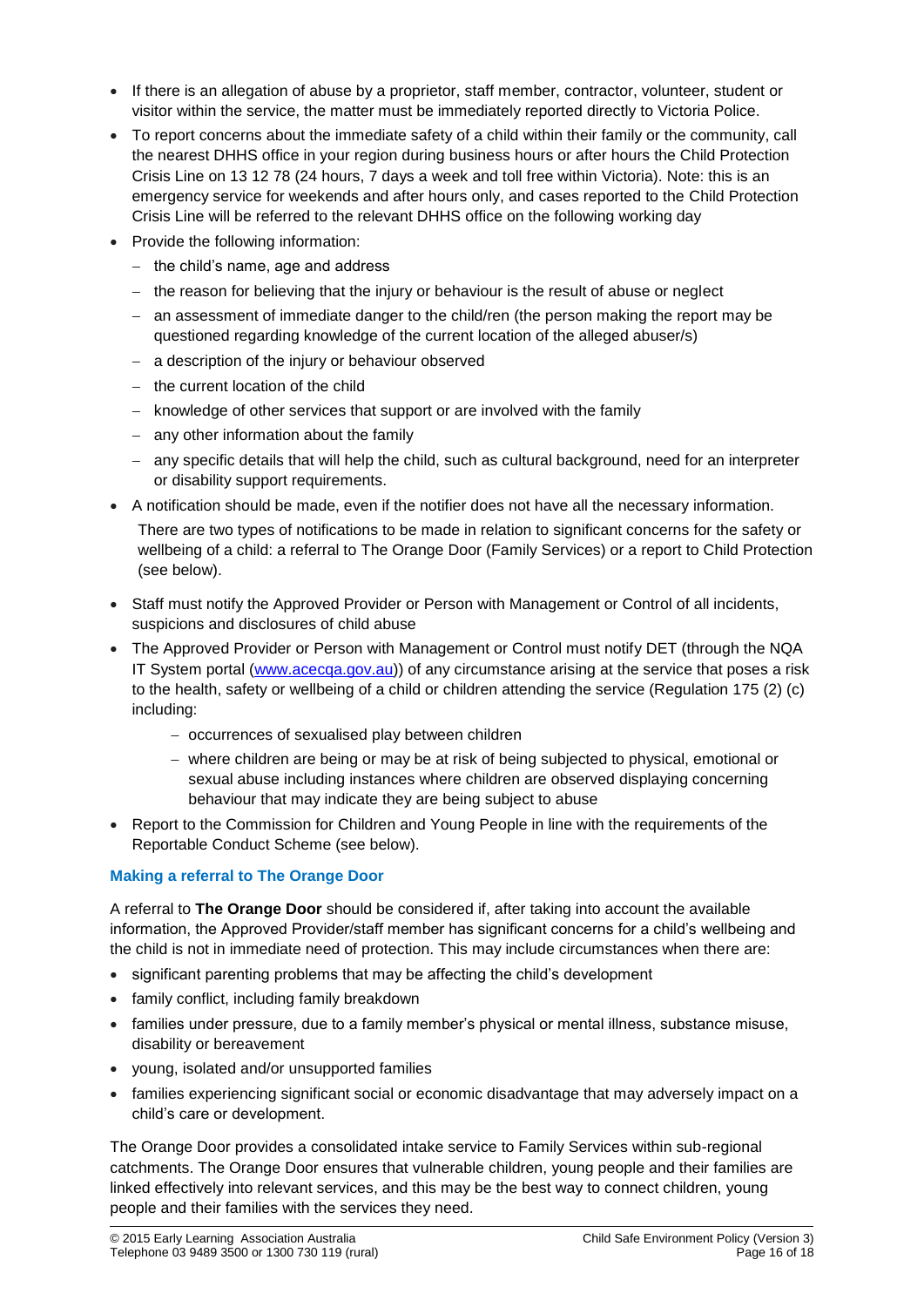#### **Making a report to Child Protection**

A report to **Child Protection** should be made if, after taking into account the available information, the staff member forms a view that the child **is** in need of protection because:

- the harm or risk of harm has a serious impact on the child's immediate safety, stability and/or development
- the harm or risk of harm is persistent and entrenched, and is likely to have a serious impact on the child's safety, stability and/or development
- the child's parents/guardians are unwilling or unable to protect the child or young person from harm.

Upon receipt of a credible report, Child Protection will seek further information, often from professionals who may already be involved with the child or family, to determine whether further action is required. In determining what steps to take, Child Protection will also consider any concerns previously reported with regard to the child or young person. In most circumstances, Child Protection will inform the notifier of the outcome of investigations.

When reporting concerns of child abuse and/or neglect, it is important to remember that:

- a failure to notify the Department of Health and Human Services is an offence under section 182 of the *Children, Youth and Families Act 2005*
- Child Protection must be notified as soon as practicable
- it is not necessary to prove that abuse has taken place, only to provide reasonable grounds (refer to Definitions) for the belief
- permission from parents/guardians or caregivers is **not required** to make a notification, nor do they need to be informed that a notification is being or has been made
- if a notification is made in good faith, the notifier cannot be held legally liable for any consequences, regardless of the outcome of the notification
- the identity of the notifier will remain confidential unless the notifier chooses to inform the child and/or family, or if the notifier consents in writing to the disclosure of their identity, or if the court decides that this information must be disclosed
- the notifier may have an ongoing role, including:
	- − acting as a support person in interviews with the child or young person
	- − attending a case conference
	- − participating in case-planning meetings
	- − continuing to monitor the child's behaviour and their interactions with others
	- − observing/monitoring the conditions of a protective court order that may relate to access or contact with a parent/guardian and following Gordon Street Pre-School's procedures where the conditions are breached
	- − liaising with other professionals and child protection officers in relation to a child or young person's wellbeing
	- − providing written reports for case-planning meetings or court proceedings in relation to the child's wellbeing or progress.

## **Contacting Parents/Carers**

Parents/guardians should only be advised that a notification has been made after discussion with DHHS Child Protection or Victoria Police to determine what information can be shared.

## **The Reportable Conduct Scheme**

The Approved Provider must initially notify the Commission for Children and Young People of a reportable allegation (refer to *Definitions*) within three business days and update the Commission of progress within 30 calendar days. '